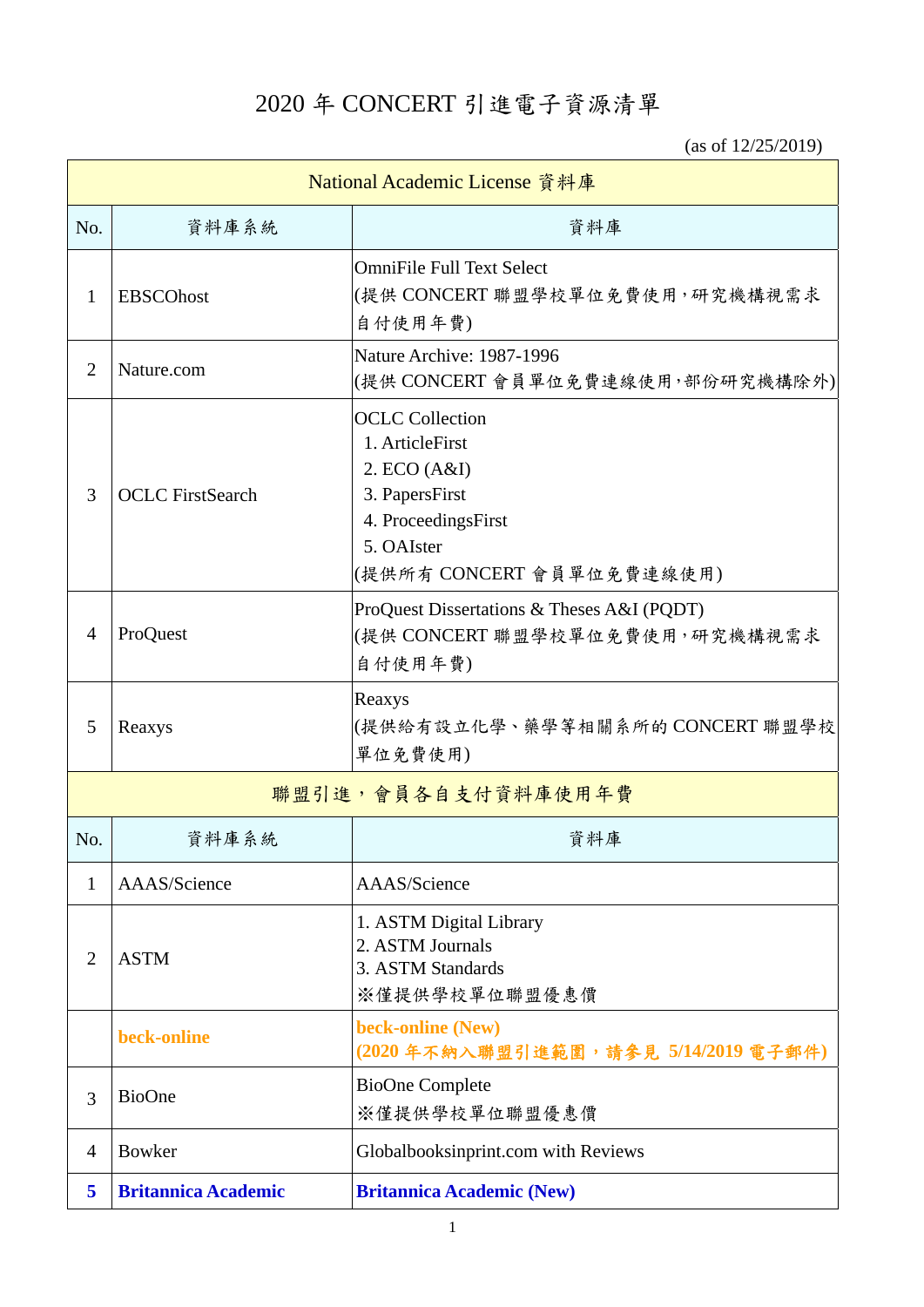| No.            | 資料庫系統                                                          | 資料庫                                                                                                                                                                                                                                                                                                                                                                                                                                                                                                                                                                                                                   |
|----------------|----------------------------------------------------------------|-----------------------------------------------------------------------------------------------------------------------------------------------------------------------------------------------------------------------------------------------------------------------------------------------------------------------------------------------------------------------------------------------------------------------------------------------------------------------------------------------------------------------------------------------------------------------------------------------------------------------|
| 6              | <b>EBSCOhost</b>                                               | 1. Academic Search Complete<br>2. Academic Search Elite<br>3. Academic Search Premier<br>4. Art Full Text (H.W. Wilson)<br>5. ATLA Religion Database with ATLA Serials<br>6. Business Source Complete<br>7. Business Source Elite<br>8. Business Source Premier<br>9. CINAHL Collection<br>10. Communication & Mass Media Complete<br>11. EconLit<br>12. EconLit with Full Text<br>13. Education Research Complete<br>14. Hospitality & Tourism Complete<br>15. Library Literature and Information Science Full Text (H.W.<br>Wilson)<br>16. MLA International Bibliography<br>17. OmniFile Full Text Select (研究機構適用) |
| $\overline{7}$ | Eikon with Datastream for<br>Office                            | Eikon with Datastream for Office                                                                                                                                                                                                                                                                                                                                                                                                                                                                                                                                                                                      |
| 8              | <b>Emerald Insight</b>                                         | 1. Emerald eCase<br>2. Emerald Journals                                                                                                                                                                                                                                                                                                                                                                                                                                                                                                                                                                               |
|                | <b>EndNote</b>                                                 | <b>EndNote (New)</b><br>(2020年不納入聯盟引進範圍,請參見 5/14/2019 電子                                                                                                                                                                                                                                                                                                                                                                                                                                                                                                                                                              |
| 9              | Gale                                                           | 1. Biography in Context<br>2. Literature Resource Center<br>* Gale Digital Scholar Lab (New) (2020年不納入聯盟引進<br>範圍,請參見 6/27/2019 電子郵件)                                                                                                                                                                                                                                                                                                                                                                                                                                                                                  |
| 10             | <b>Grolier Online</b>                                          | <b>Grolier Online</b>                                                                                                                                                                                                                                                                                                                                                                                                                                                                                                                                                                                                 |
| 11             | HeinOnline                                                     | HeinOnline Academic Core Collection<br>※僅特定研究機構適用                                                                                                                                                                                                                                                                                                                                                                                                                                                                                                                                                                     |
|                | <b>Henry Stewart Talks</b>                                     | The Business & Management Collection (New)<br>(2020年不納入聯盟引進範圍,請參見 6/27/2019電子郵件)                                                                                                                                                                                                                                                                                                                                                                                                                                                                                                                                      |
| 12             | <b>IEEE</b> Xplore                                             | <b>IEEE/IET Electronic Library (IEL)</b><br>※僅提供學校單位聯盟優惠價                                                                                                                                                                                                                                                                                                                                                                                                                                                                                                                                                             |
| 13             | InCites <sup>TM</sup> Journal Citation<br>Reports <sup>®</sup> | InCites <sup>TM</sup> Journal Citation Reports <sup>®</sup> (Perpetual License)                                                                                                                                                                                                                                                                                                                                                                                                                                                                                                                                       |
| 14             | <b>JoVE</b>                                                    | 1. Journal of Visualized Experiments<br>2. JoVE Science Education                                                                                                                                                                                                                                                                                                                                                                                                                                                                                                                                                     |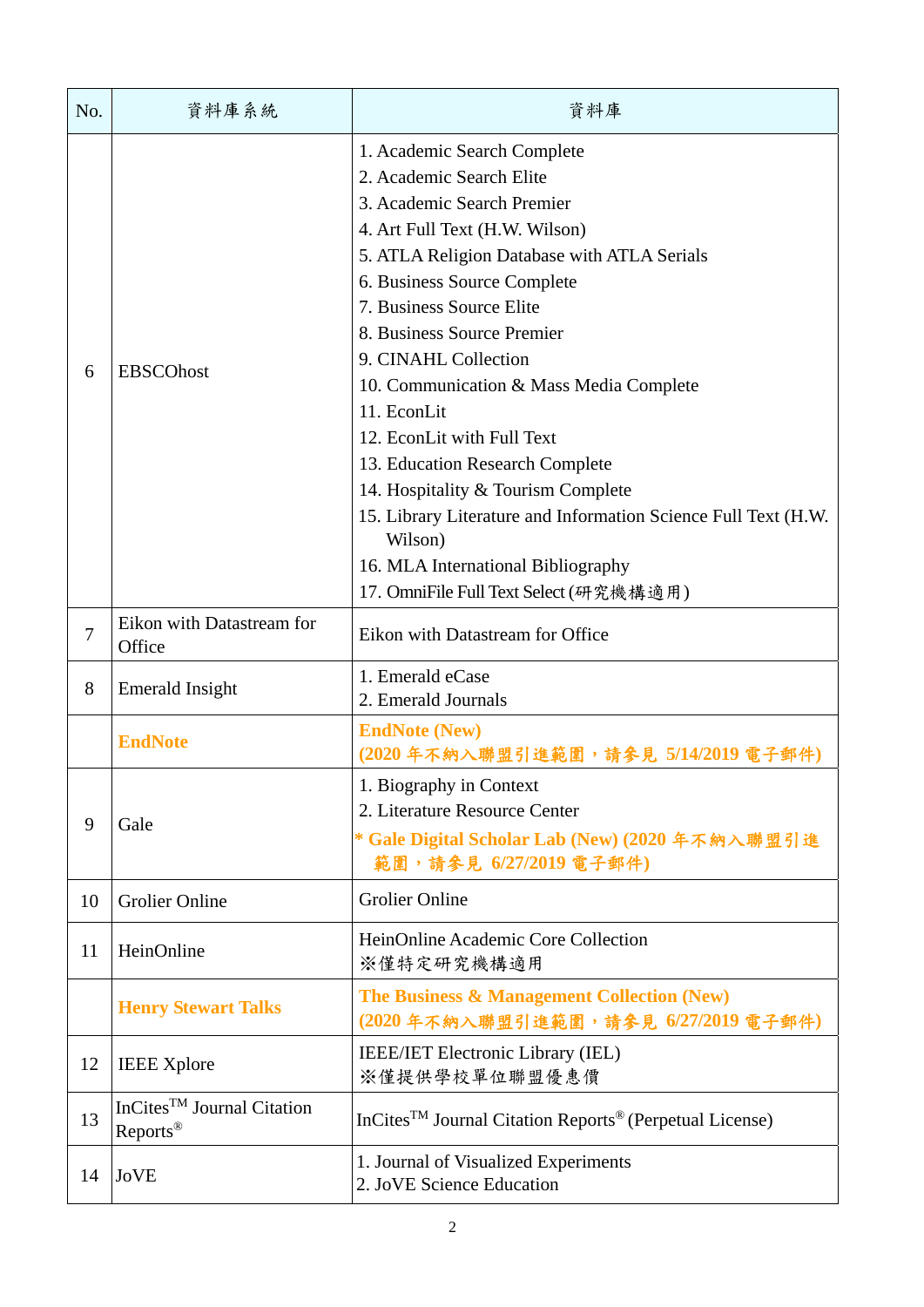| No. | 資料庫系統                                             | 資料庫                                                                                                                                                                                                                                                                                                                                                                                                                                                                                                                                                                                                                                             |
|-----|---------------------------------------------------|-------------------------------------------------------------------------------------------------------------------------------------------------------------------------------------------------------------------------------------------------------------------------------------------------------------------------------------------------------------------------------------------------------------------------------------------------------------------------------------------------------------------------------------------------------------------------------------------------------------------------------------------------|
| 15  | <b>JSTOR</b>                                      | 1. Arts & Sciences I Collection<br>2. Arts & Sciences II Collection<br>3. Arts & Sciences III Collection<br>4. Arts & Sciences IV Collection<br>5. Arts & Sciences V Collection<br>6. Arts & Sciences VI Collection<br>7. Arts & Sciences VII Collection<br>8. Arts & Sciences VIII Collection<br>9. Arts & Sciences IX Collection<br>10. Arts & Sciences X Collection<br>11. Arts & Sciences XI Collection<br>12. Arts & Sciences XII Collection<br>13. Arts & Sciences XIII Collection<br>14. Arts & Sciences XIV Collection<br>15. Arts & Sciences XV Collection<br>16. Health & General Sciences Collection<br>17. Life Sciences Collection |
|     | <b>Lexis Advance</b>                              | <b>Lexis Advance</b><br>(2020年不納入聯盟引進範圍,請參見 10/8/2019 電子郵件)                                                                                                                                                                                                                                                                                                                                                                                                                                                                                                                                                                                     |
| 16  | Medici.tv                                         | Medici.tv                                                                                                                                                                                                                                                                                                                                                                                                                                                                                                                                                                                                                                       |
| 17  | nature.com                                        | Nature Journals, Academic Journals on nature.com                                                                                                                                                                                                                                                                                                                                                                                                                                                                                                                                                                                                |
| 18  | Naxos Music Library                               | <b>Naxos Music Library</b>                                                                                                                                                                                                                                                                                                                                                                                                                                                                                                                                                                                                                      |
| 19  | Naxos Spoken Word Library                         | Naxos Spoken Word Library                                                                                                                                                                                                                                                                                                                                                                                                                                                                                                                                                                                                                       |
| 20  | Nexis Uni                                         | Nexis Uni (原 LexisNexis Academic)<br>※僅提供學校單位聯盟優惠價                                                                                                                                                                                                                                                                                                                                                                                                                                                                                                                                                                                              |
| 21  | <b>OCLC</b> FirstSearch                           | WorldCat                                                                                                                                                                                                                                                                                                                                                                                                                                                                                                                                                                                                                                        |
| 22  | <b>Oxford Art Online</b>                          | Grove Art Online                                                                                                                                                                                                                                                                                                                                                                                                                                                                                                                                                                                                                                |
|     | <b>Oxford English Dictionary</b><br><b>Online</b> | <b>Oxford English Dictionary Online (New)</b><br>(2020年不納入聯盟引進範圍,請參見 5/14/2019 電子郵件)                                                                                                                                                                                                                                                                                                                                                                                                                                                                                                                                                            |
| 23  | <b>Oxford Journals Collection</b>                 | <b>Oxford Journals Collection</b>                                                                                                                                                                                                                                                                                                                                                                                                                                                                                                                                                                                                               |
| 24  | <b>Oxford Music Online</b>                        | Grove Music Online                                                                                                                                                                                                                                                                                                                                                                                                                                                                                                                                                                                                                              |
| 25  | <b>Oxford Reference</b>                           | <b>Premium Collection</b>                                                                                                                                                                                                                                                                                                                                                                                                                                                                                                                                                                                                                       |
| 26  | Project MUSE                                      | Project MUSE                                                                                                                                                                                                                                                                                                                                                                                                                                                                                                                                                                                                                                    |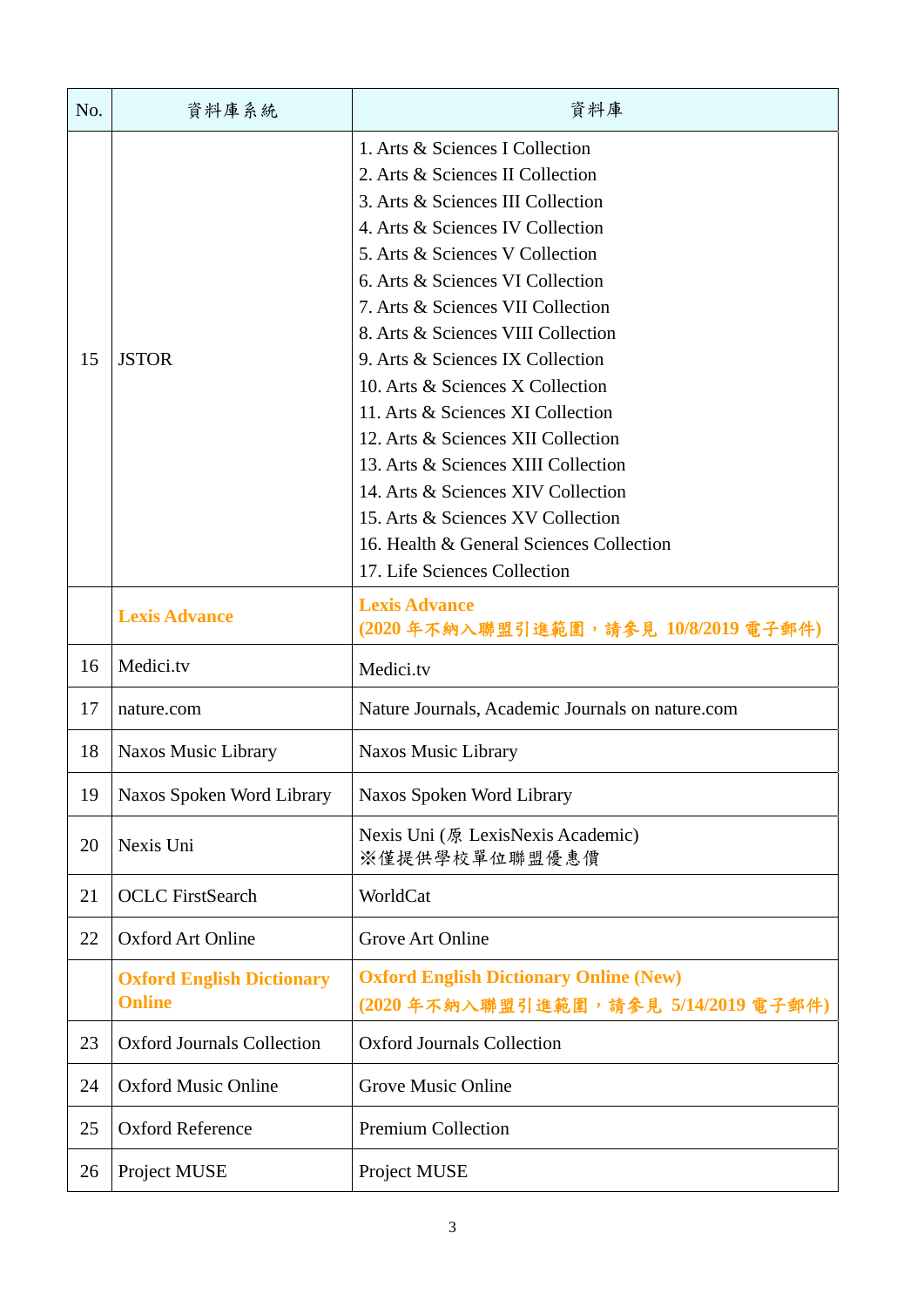| No.      | 資料庫系統                                            | 資料庫                                                                                                                                                                                                                                                                                                                                                                                                                                                                                                                                                                                                                                                                                                                                                                                                                         |
|----------|--------------------------------------------------|-----------------------------------------------------------------------------------------------------------------------------------------------------------------------------------------------------------------------------------------------------------------------------------------------------------------------------------------------------------------------------------------------------------------------------------------------------------------------------------------------------------------------------------------------------------------------------------------------------------------------------------------------------------------------------------------------------------------------------------------------------------------------------------------------------------------------------|
| 27       | ProQuest                                         | 1. ABI/INFORM Collection<br>2. ABI/INFORM Global<br>3. Advanced Technologies & Aerospace Collection<br>4. AGRICOLA<br>5. Aquatic Sciences and Fisheries Abstracts (ASFA)<br>6. Arts & Humanities Database<br>7. Biological Science Collection<br>8. Career & Technical Education Database<br>9. Education Database<br>10. Entrepreneurship Database<br>11. Library and Information Science Abstracts (LISA)<br>12. Linguistics and Language Behavior Abstracts (LLBA)<br>13. Materials Science Collection & Engineering Collection (原<br>Materials Science & Engineering Database)<br>14. Natural Science Collection<br>15. Periodicals Index Online (PIO)<br>16. Research Library<br>17. Sociological Abstracts<br>18. The Vogue Archive<br>19. ProQuest Dissertations & Theses A&I (PQDT) (研究機構<br>適用)<br>※部份資料庫特定研究機構不適用 |
| 28<br>29 | <b>RefWorks</b><br>S&P Capital IQ                | RefWorks (書目管理軟體)<br>※僅提供學校單位聯盟優惠價<br>Compustat on S&P Capital IQ                                                                                                                                                                                                                                                                                                                                                                                                                                                                                                                                                                                                                                                                                                                                                           |
| 30       | (原 Research Insight)<br>SAE Mobilus <sup>®</sup> | ※僅提供學校單位聯盟優惠價<br><b>Technical Papers</b><br>※僅提供學校單位聯盟優惠價                                                                                                                                                                                                                                                                                                                                                                                                                                                                                                                                                                                                                                                                                                                                                                   |
|          | <b>SAGE Knowledge</b>                            | <b>SAGE Business Cases (New)</b><br>(2020年不納入聯盟引進範圍,請參見 6/27/2019電子郵件)                                                                                                                                                                                                                                                                                                                                                                                                                                                                                                                                                                                                                                                                                                                                                      |
| 31       | <b>ScienceDirect</b>                             | ScienceDirect                                                                                                                                                                                                                                                                                                                                                                                                                                                                                                                                                                                                                                                                                                                                                                                                               |
| 32       | SciFinder                                        | SciFinder<br>※僅提供學校單位聯盟優惠價                                                                                                                                                                                                                                                                                                                                                                                                                                                                                                                                                                                                                                                                                                                                                                                                  |
| 33       | Scopus                                           | Scopus                                                                                                                                                                                                                                                                                                                                                                                                                                                                                                                                                                                                                                                                                                                                                                                                                      |
| 34       | Springer                                         | <b>Springer Journals</b>                                                                                                                                                                                                                                                                                                                                                                                                                                                                                                                                                                                                                                                                                                                                                                                                    |
| 35       | Taylor & Francis                                 | Taylor & Francis Journals (S&T Library, SSH Library)<br>* Taylor & Francis Journals (Expert Collection, Medical<br>Library) (New) (2020年不納入聯盟引進範圍,請參見<br>9/23/2019 電子郵件)                                                                                                                                                                                                                                                                                                                                                                                                                                                                                                                                                                                                                                                    |
| 36       | Ulrichsweb                                       | Ulrichsweb.com                                                                                                                                                                                                                                                                                                                                                                                                                                                                                                                                                                                                                                                                                                                                                                                                              |